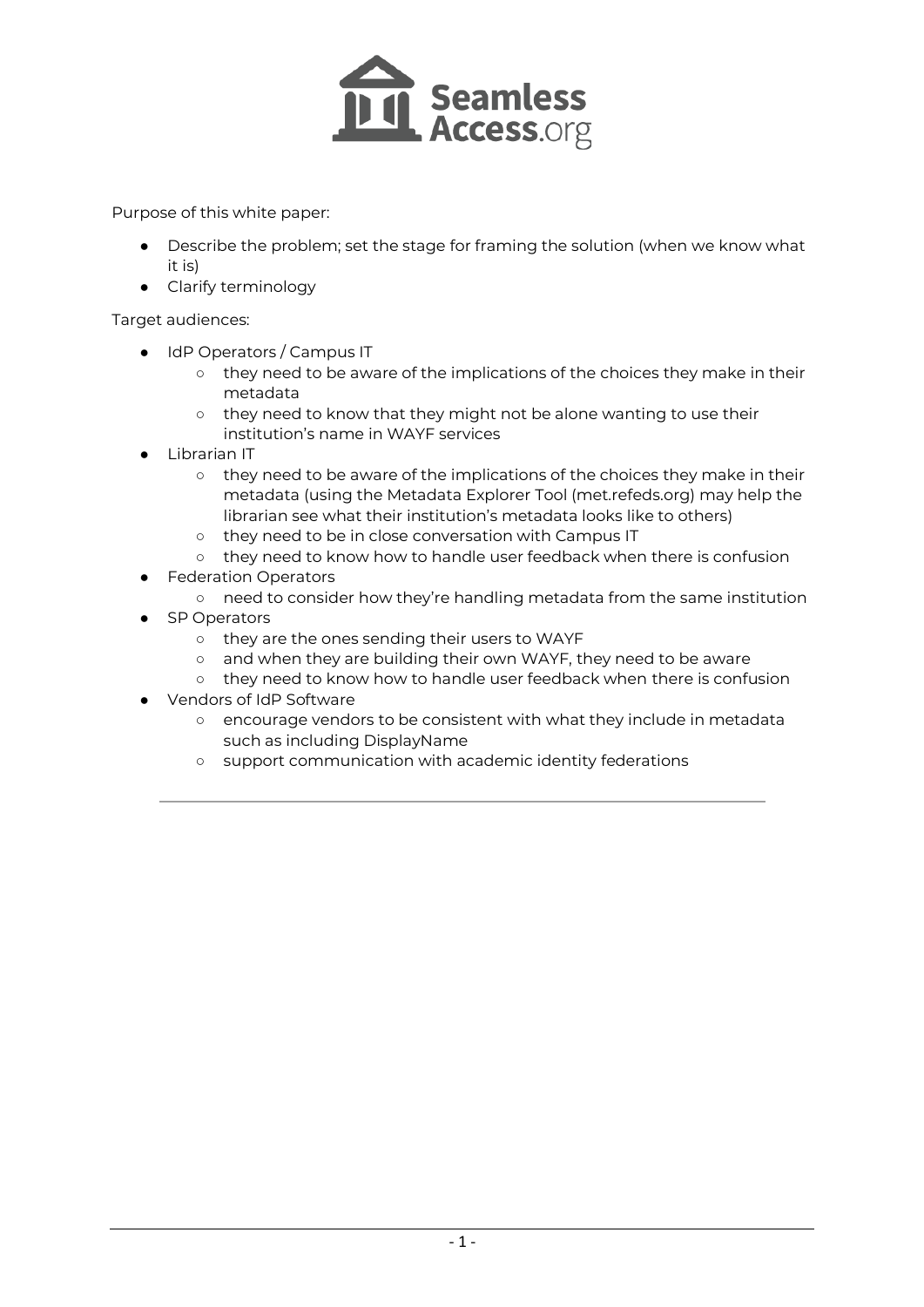

# Challenges in Federated Where-Are-You-From (WAYF) Services

*Work Product of the SeamlessAccess WAYF Entry Disambiguation Working Group*

## Abstract

There are many ways to manage access to remote resources. From the use of IP addresses via VPN or proxy services to federated identity, the goal of enabling access to remote content is both easier and more complicated than ever before. This article focuses on the user experience with federated identity at the point where users have to select the institution they want to use to authorize their access. In particular, we look into the challenges that exist in the Where-Are-You-From (WAYF) identity provider discovery process when a user is presented with nearly identical choices for the same institution.

## Introduction

What is WAYF and why is it important? A user wants to access a resource and needs to tell it which institution they are from. The user finds themselves on a WAYF discovery page where they must find their institution. When the institutional name is clear, they have no problem selecting the right one from a multitude of other names. When they find a number of similar names, they are not sure which one to select, they are likely to select the one that is not their institution and they will not get access to the resource. The resources get the names they display from federation metadata.

Federated identity management permits extending Single Sign-On (SSO) above the enterprise level, creating a trusted authority for digital identities across multiple organizations. In a federated system, participating institutions share identity attributes based on agreed-upon standards, facilitating authentication from other members of the federation and granting appropriate access to online resources. This approach streamlines access to digital assets while protecting restricted resources.

#### Terminology

One of the more immediate challenges of federated identity is understanding the terminology commonly used to describe the different components that make up the federated identity ecosystem. In this paper, we use the following terms:

*Identity Provider* - A member or a customer of an identity federation that assigns access credentials to qualifying individual natural persons. Typically, Identity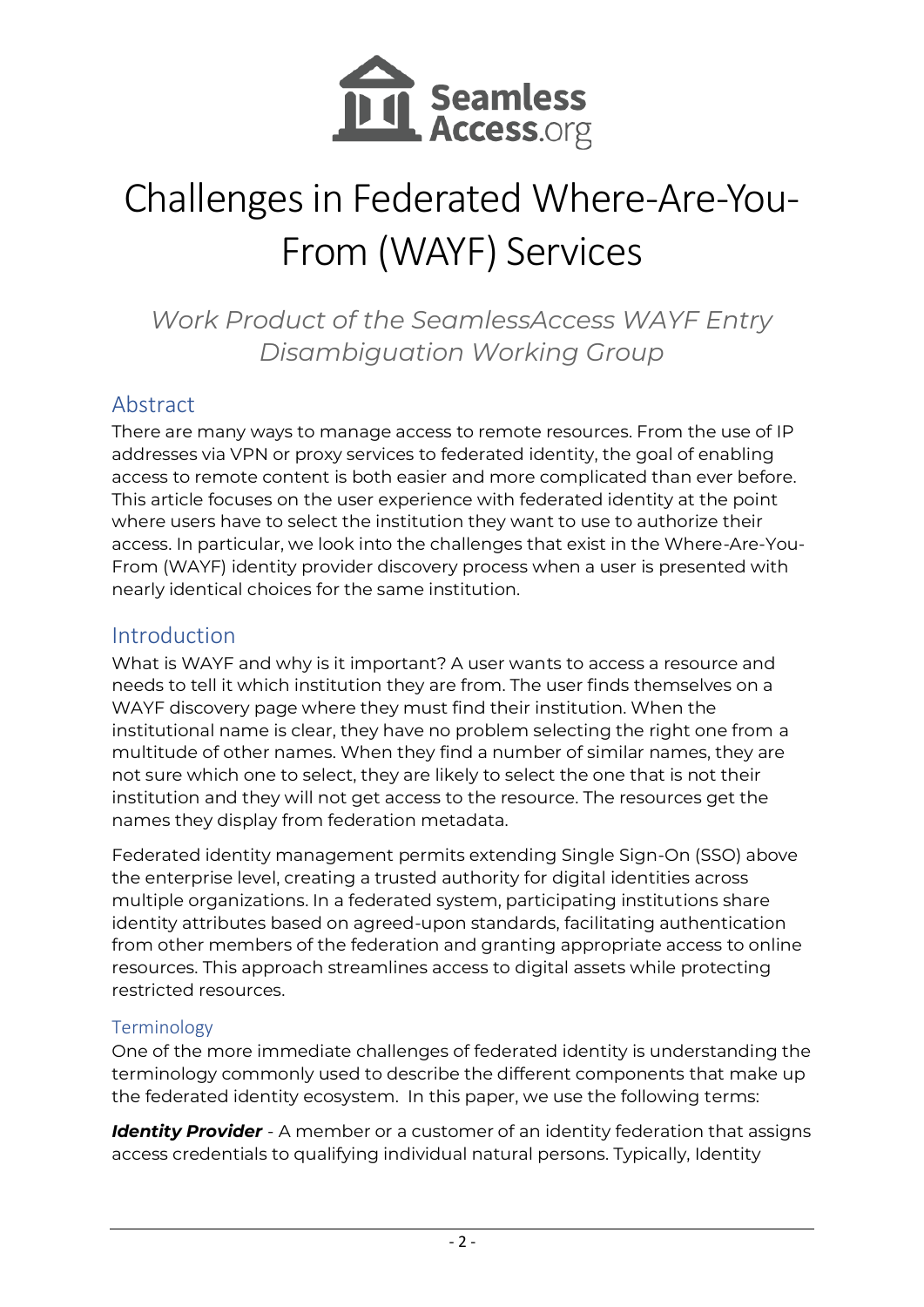

Providers are universities, schools, and research institutes. This is commonly abbreviated as "IdP."

- **Display Name** (identifying the IdP for the user) The user-friendly name registered in federation metadata with an Entity ID.
- **Entity ID** (identifying the IdP for the system) The name the IdP includes in their metadata to identify itself to a federated SSO service.

**Service Provider** - A provider of resources such as information resources, scholarly collaboration tools, or shared research infrastructure, by means of an online platform that requires end users accessing those resources to be reliably authenticated, and that is a member or a customer in good standing of an identity federation and is as such part of the trust framework provided by the identity federation.

**Where Are You From (WAYF) service** (aka, IdP Discovery Service) (helps the user to select IdP to login to this Service Provider) - A WAYF service allows users to identify the Identity Provider (IdP) they will use to authenticate. To minimize the number of times a user must use a WAYF service, a federated authentication system may store the selected IdP in the user's browser and use it as a default for subsequent WAYF prompts, including another provider's site, or encode it into a WAYFless URL.

**Federation** (aka, Identity Federation) - An organization that operates a trust framework for the exchange of authentication assertions between its members and/or customers, that are Identity Providers and Service Providers. (Examples: InCommon, OpenAthens, Australian Access Federation)

*eduGAIN* - An interconnection of identity federations around the world, simplifying access to content, services, and resources for the global research and education community. eduGAIN enables the trustworthy exchange of information related to identity, authentication, and authorization.

*IdP Proxy* - An IdP Proxy is a bridge or gateway between a federation of SAML IdPs and a federation of SAML SPs. To an SP, an IdP Proxy looks like an ordinary IdP. Likewise, to an IdP, an IdP Proxy looks like an SP. Thus an IdP Proxy has the combined capability of both an IdP and SP. A proxy is often used by research collaboration infrastructures.

# Problem Space / Use Cases

During the IdP Discovery journey, an end user may encounter what appear to be identical IdPs in a WAYF service, but in actuality are not. There are a variety of reasons this might occur, reasons that are technically correct with understandable business decisions behind them.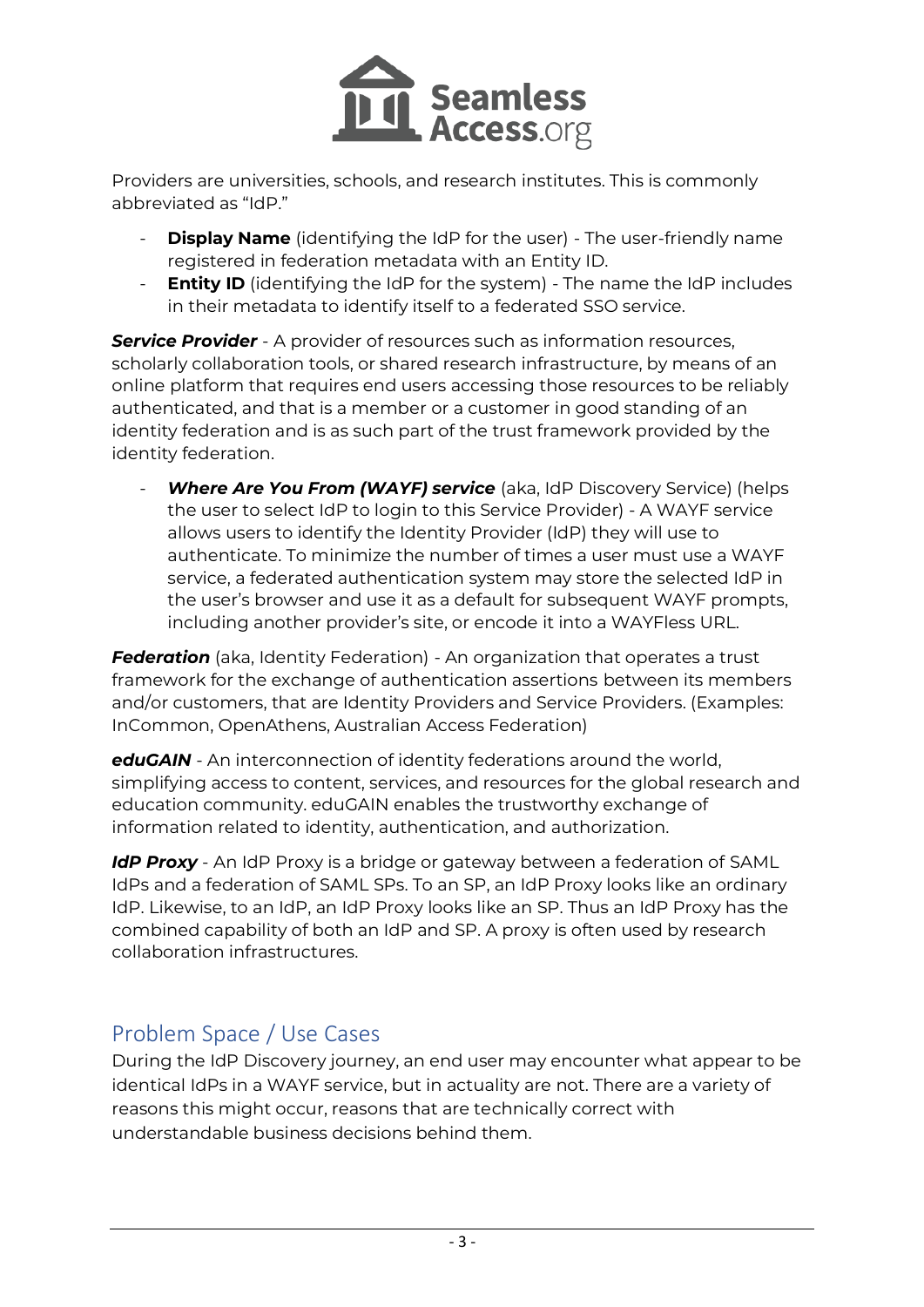

## **WAYF Entry Disambiguation reasons**



*Figure 1: WAYF Entry Conflicts* 

This may occur for a variety of reasons

### Reason 1 - Similar Display Names, Multiple Federations

Example: The library has an IdP service registered in OpenAthens with a similar display name as an IdP service from the campus that is registered in InCommon; metadata from both federations is included in the SeamlessAccess metadata aggregate. It is impossible for the user to distinguish between the Library/OpenAthens and the Campus/InCommon IdP in the discovery service.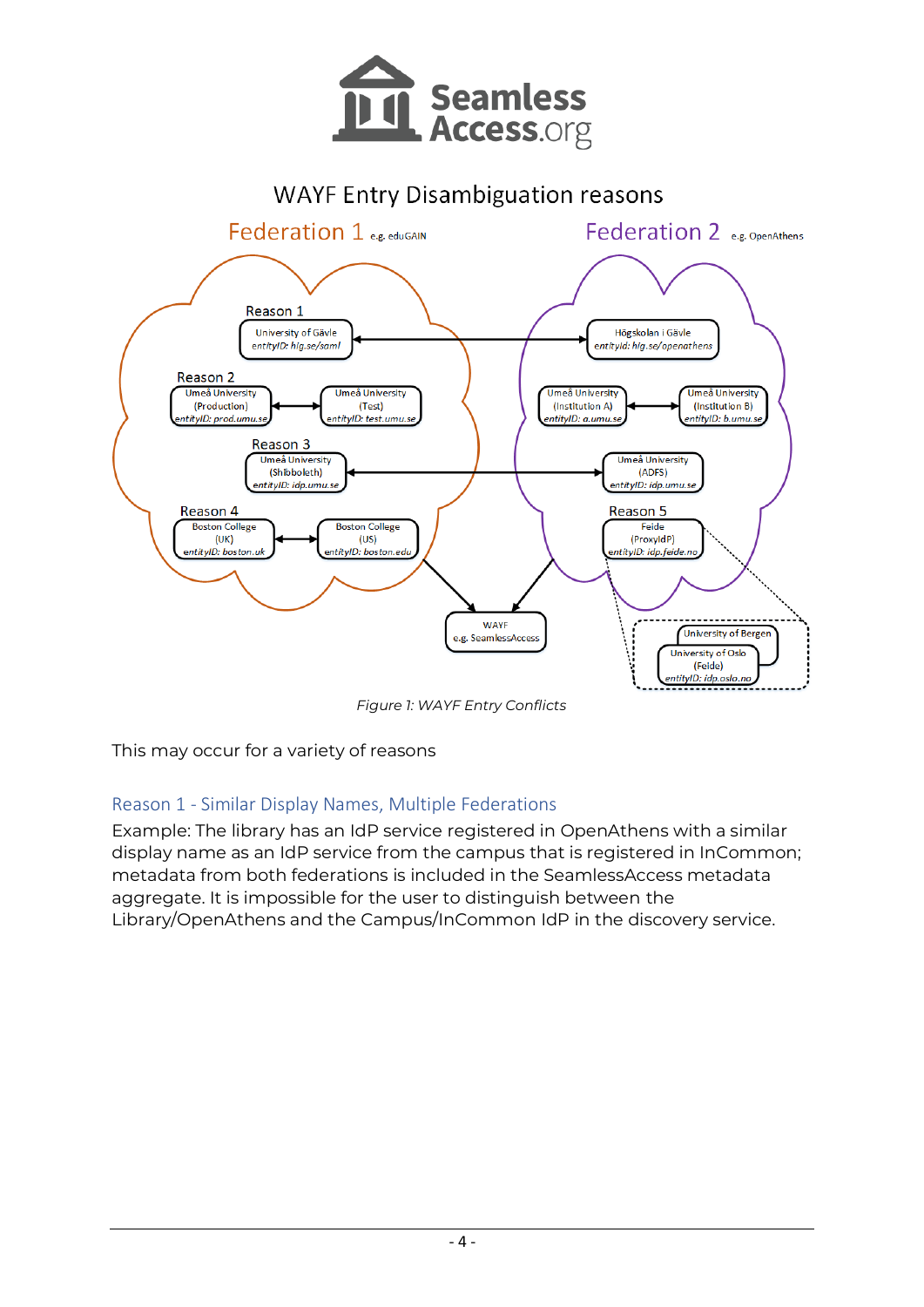

| <b>Boston College</b>                          |  |
|------------------------------------------------|--|
| Examples: Science Institute, Lee@uni.edu, UCLA |  |
| Remember this choice Learn More                |  |
| <b>Boston College</b>                          |  |
| bc.edu                                         |  |
| <b>Boston College</b>                          |  |
| bc.edu                                         |  |
| <b>Boston College</b>                          |  |
| boston.ac.uk                                   |  |
| <b>Boston University</b>                       |  |
| bu.edu                                         |  |
| <b>Boston Latin School</b>                     |  |
| bls.org                                        |  |

*Figure 2: WAYF results example, similar Display Names across multiple federations*

One of the more common use cases involves a scenario where a department within an organization signs up to one federation, while the organization itself signs up for another federation. This results in a situation where an institution has two separate IdPs registered with similar Display Names but different Entity IDs in two separate federations. When an SP or WAYF service aggregates the metadata from multiple federations, then both IdPs will be shown in that aggregated WAYF service.

In some cases, the similarity between the display names is only obvious to a human. This is particularly the case when the pattern being matched is a name in English and its direct translation in another language.

While one obvious response is to disallow the aggregation of metadata, this is not always possible. SPs are often members of more than one federation, and so will want to display all the IdPs possible from any federation the SPs have joined. For services like SeamlessAccess, the more IdPs are represented in the metadata, the more choices are available to the user. Users are confused when they cannot find their organization in a WAYF list.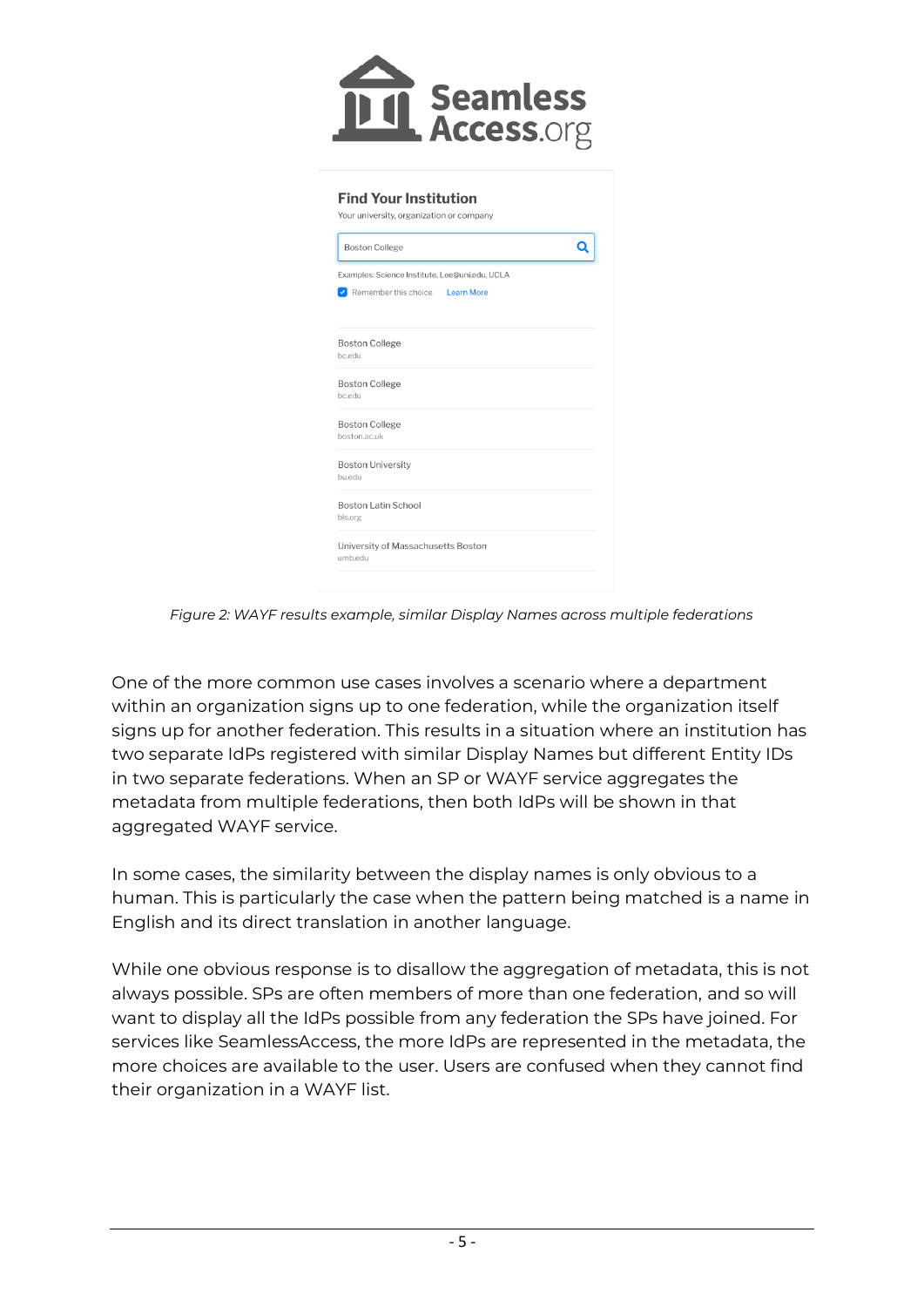

#### Reason 2 - Similar Display Names, Same Federation

Example: A campus has a test IdP and a production IdP with the same entityID (in the same federation). Alternatively, two departments on a single campus have registered separate IdPs with a federation with similar Display Names.

| Your university, organization or company       |  |
|------------------------------------------------|--|
| <b>Lund University</b>                         |  |
| Examples: Science Institute, Lee@uni.edu, UCLA |  |
|                                                |  |
| Remember this choice Learn More                |  |
|                                                |  |
|                                                |  |
| <b>Lund University</b>                         |  |
| lu.se                                          |  |
| Lund University - TEST                         |  |

*Figure 3: WAYF results example, similar Display Names across a single federation*

The apparent name conflict does not necessarily have to cross federation boundaries. Even within a federation, duplications may appear if the display names are similar but the entity ID is different. This might happen if two departments register their own IdPs with names like "University of the Very Long Name - Physics" and "University of the Very Long Name - Library." While the example above is clear, the length of the name may result in the last part being cut off, leaving the user without enough information to distinguish between the two options.

A similar case can happen when an organization registers a test IdP as well as a production IdP. If the display names are not obviously dissimilar, then the user may not be able to recognize which system they should be using when authenticating.

#### Reason 3 - Same EntityID, Multiple Federations

Example: a university has a Shibboleth IdP in InCommon and an OpenAthens IdP with the same entityID (in different federations). This is often a part of a planned migration from one IdP to another, but sometimes the institution does not update the metadata to remove the old IdP. Which IdP (old or new) is presented to the user will depend on what the SP has in their metadata; the user will be unable to determine or control if that is the current IdP for their institution. There are no visible distinctions when presenting the IdP to the user, and the SP may not be able to control which IdP is presented to the user. In the example below, the user will see only one IdP, but it is the older one and will not work as intended.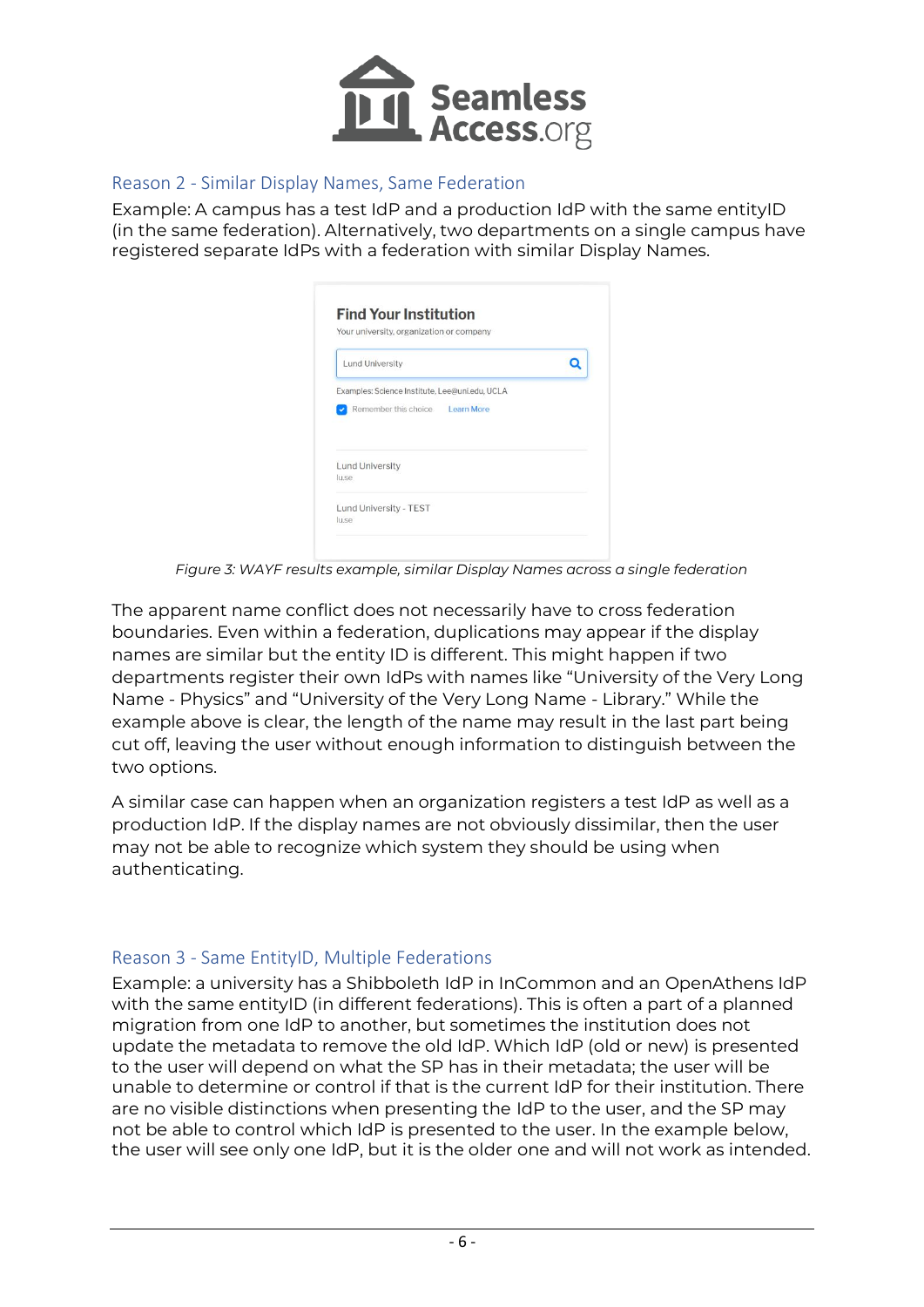|                                                                                          | <b>Seamless</b><br>. Access.org                |  |
|------------------------------------------------------------------------------------------|------------------------------------------------|--|
| <b>Find Your Institution</b><br>Your university, organization or company<br>case western |                                                |  |
| Remember this choice Learn More                                                          | Examples: Science Institute, Lee@uni.edu, UCLA |  |
| Case Western Reserve University<br>case.edu                                              |                                                |  |

*Figure 4: WAYF entry example, same EntityID across multiple federations* 

In previous scenarios, the entity ID was the technically distinguishable characteristic in all examples. There are situations, however, where the entity ID remains the same even though the backend system is different. This may happen when an entity ID registered in one federation points to a campus IdP, but in another federation, that same entity ID points to something entirely different. Unfortunately, which IdP is listed in a WAYF will depend on the SP, which IdP they have in their metadata, and what order it happens to be displayed to the user. This is often outside of the SP's control. The user will also have an inconsistent login experience because they may see the "wrong" IdP for that particular SP and not gain access to the content they are entitled to.

Reason 4 - Similar Display Names, Unrelated Institutions

Example: Boston College in the US, Boston College in the UK.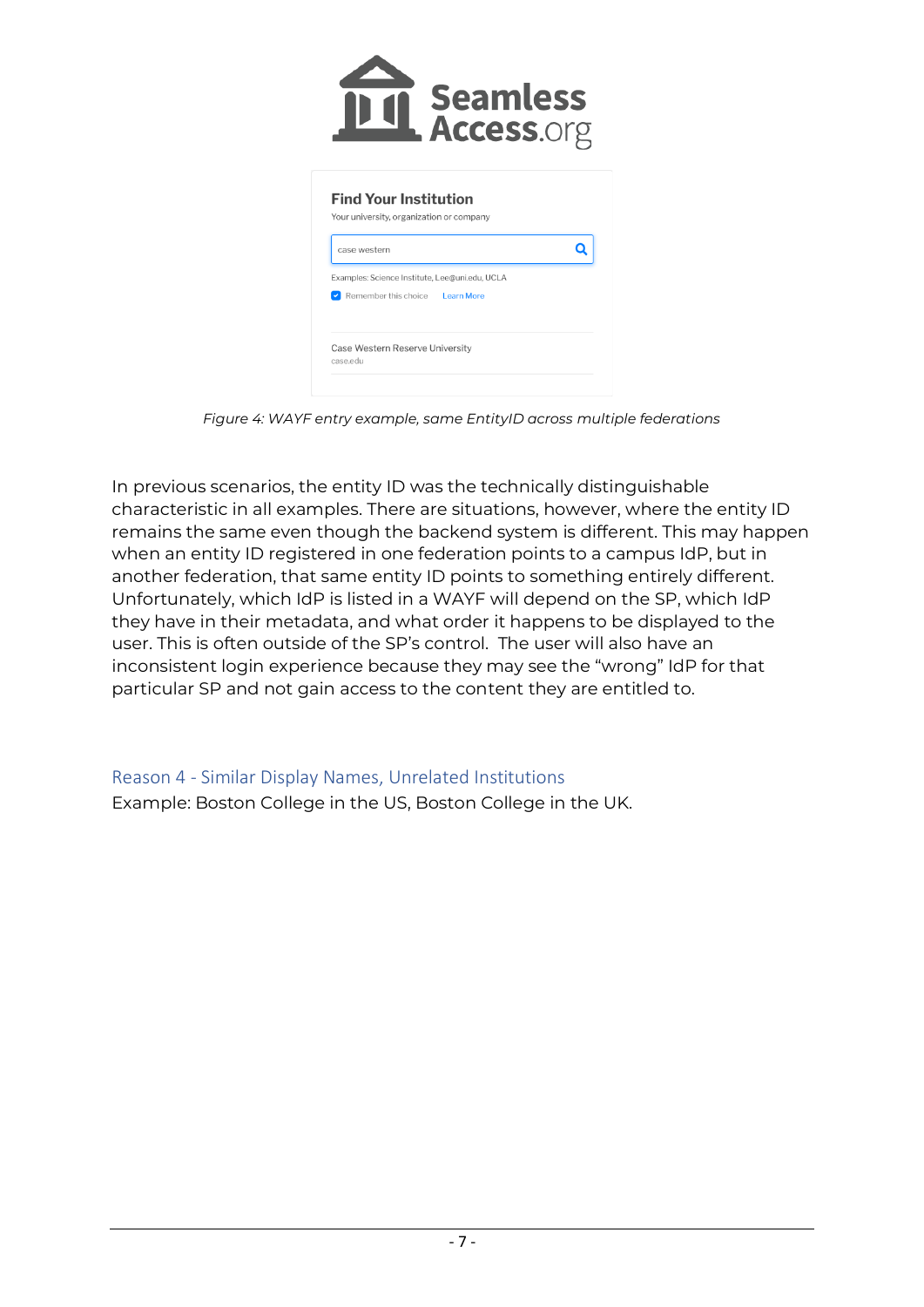

| <b>Boston College</b>                                                             | Q |
|-----------------------------------------------------------------------------------|---|
| Examples: Science Institute, Lee@uni.edu, UCLA<br>Remember this choice Learn More |   |
| <b>Boston College</b><br>bc.edu                                                   |   |
| <b>Boston College</b><br>bc.edu                                                   |   |
| <b>Boston College</b><br>boston.ac.uk                                             |   |
| <b>Boston University</b><br>bu.edu                                                |   |
| <b>Boston Latin School</b><br>bls.org                                             |   |

*Figure 5: WAYF entry example, similar display names for unrelated institutions*

The challenge of visually similar names in a WAYF is not restricted to something that happens within one organization. Two unrelated institutions with similar Display Names may be registered in one or more federations. While not as common as the scenarios involving confusion within a single organization, this is definitely something that occurs today.

#### Reason 5 - Shared IdP

Example: Feide, the Norwegian identity federation, uses interstitial landing pages to direct the user from the single IdP in eduGAIN to the IdPs at the federation's member institutions. Searching for the user's IdP may not result in their institution appearing in the list of options; the only option that will appear is Feide.